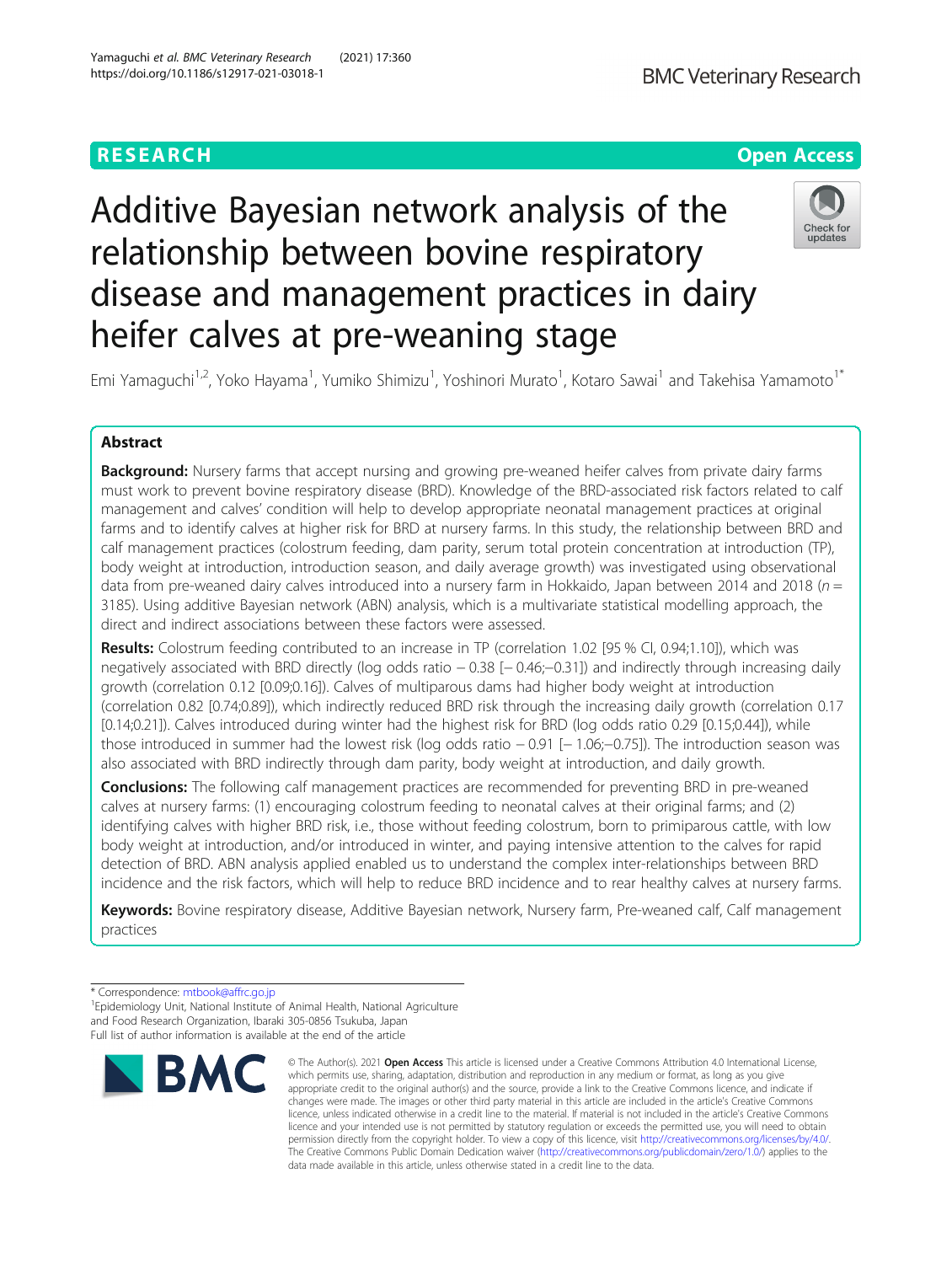#### Background

Bovine respiratory disease (BRD) is a common disorder characterised by decreased growth and high mortality in calves [\[1](#page-7-0), [2](#page-7-0)], and leads to immediate and/or long-term economic loss [\[3](#page-7-0)]. Etiologic agents for BRD include bacteria such as Mannheimia haemolytica and, Pasteurella multocida, and viruses such as bovine respiratory syncytial virus and bovine viral diarrhoea virus [\[4](#page-7-0)]. Risk factors for BRD include not only general calf management, such as milk feeding, vaccination, and a hygienic environment [[5](#page-7-0)–[7\]](#page-7-0),but also the management and conditions of neonatal calves, such as colostrum feeding and passive immunity status [[5](#page-7-0), [8\]](#page-7-0). However, these factors are likely to be interrelated, which makes it challenging to understand the causality of BRD [\[9](#page-7-0)].

Additive Bayesian network (ABN) analysis is a good practice for structural discovery in determining an optimal directed acyclic graph (DAG), a multivariate approach with machine-learning techniques [[10,](#page-7-0) [11](#page-7-0)]. ABN analysis provides a graphical representation of the structure of the associations between all variables of a model, which allows us to distinguish indirect and direct associations between variables [[12](#page-7-0)]. While a causal diagram can be constructed using prior knowledge [[13](#page-8-0)], ABN construction is datadriven [[14](#page-8-0)], making it appropriate for the analysis of interrelating factors for which there is limited information. Although the directed graph gives us an impression of the causal web, DAG derived from ABN analysis merely describes the statistical relationships between variables in observational data; therefore, the results should be interpreted carefully with expert knowledge and biological understanding to examine causal relationships [[10](#page-7-0)]. Nevertheless, as the ABN analysis helps to disentangle the interrelationships between multiple dependent variables, it is useful for analysing disease risk factors [[14](#page-8-0)–[16\]](#page-8-0).

Almost 60 % of all dairy cattle in Japan are reared in Hokkaido, our study area, which is a major dairy farming region [\[17](#page-8-0)]. Recently, outsourcing of management practices, such as rearing calves, has been recommended owing to the enlargement of herd size and limited manual resources needed to care for the calves [[18\]](#page-8-0). Thus, nursery farms that accept contracts for nursing and raising pre-weaned calves from private dairy farms are in high demand. However, calves at nursery farms are exposed to various risk factors associated with BRD, such as being housed in large-sized groups [\[19](#page-8-0), [20](#page-8-0)], commingling with calves from multiple sources [[21,](#page-8-0) [22\]](#page-8-0), and transportation [[23\]](#page-8-0). As nursery farms play a key role in growing dairy heifer calves, BRD control in nursery farms with a good understanding of the relevant BRD risk factors is critical for effective dairy farm management and loss minimization.

The aim of this study was to provide a better understanding of the factors that influence BRD, which may help to improve calf management practices to mitigate this disease. Here, we applied ABN analysis to investigate the relationship between BRD and calf management practices for dairy heifer calves at the pre-weaning stage in a nursery farm in Hokkaido, Japan.

### Results

#### Data description

Data from 3185 dairy heifer calves were subjected to ABN analysis (Fig. [1\)](#page-2-0). Table [1](#page-3-0) shows the descriptive statistics for each variable. Approximately half the calves (44.2 %) were diagnosed with BRD prior to weaning. 88 % of the BRD calves raised in the nursery farm for more than 300 days (2056/2338) were diagnosed in their pre-weaning stage ([Additional file 1](#page-7-0)).

#### Optimal DAG determined by ABN analysis

The maximum number of parent nodes to each child node was determined to be three. The initial exact search from the original dataset determined the first optimal DAG, including 15 arcs. The final optimal DAG derived from the parametric bootstrapping criteria included nine arcs (Fig. [2](#page-4-0)). Table [2](#page-5-0) shows the details of the estimated parameters for the arcs consisting of the final optimal DAG. All arcs were supported in approximately 100 % of the DAGs from the bootstrapped samples. Serum total protein concentration (TP), average daily gain (ADG), and introduction season (Season) were directly linked to BRD. The coefficients represent the correlation of the node with a Gaussian distribution, and the log odds ratio for the node with a binomial distribution. The colostrum and Season were nodes without any parental node, i.e., they were the uppermost factors in the relationship between calf management factors and BRD. Colostrum feeding directly increased TP (correlation 1.02 [95 % CI, 0.94; 1.10]), which decreased the BRD risk directly (log odds ratio − 0.38 [-0.46; -0.31]) and indirectly by increasing the ADG (correlation 0.12 [0.09; 0.16]). Calves of multiparous dams had higher body weights at introduction (correlation 0.82 [0.74; 0.89]), which indirectly reduced BRD risk by increasing the daily growth (correlation 0.17 [0.14; 0.21]). Parity was indirectly linked to BRD through the induction weight and ADG. Calves from multiparous dams were heavier at induction (0.82 [0.74; 0.89]) and their induction weight was positively associated with ADG (0.17 [0.14; 0.21]), which was negatively associated with BRD (− 0.49 [− 0.57; −0.42]). With regard to Season, calves introduced in winter were at a higher risk (log odds ratio 0.29 [0.15; 0.44]) for BRD when compared to all calves, regardless of the introduction season, whereas those introduced in summer had a lower risk (log odds ratio − 0.91 [− 1.06; −0.75]). Season was also associated with BRD indirectly through parity, introduction weight, and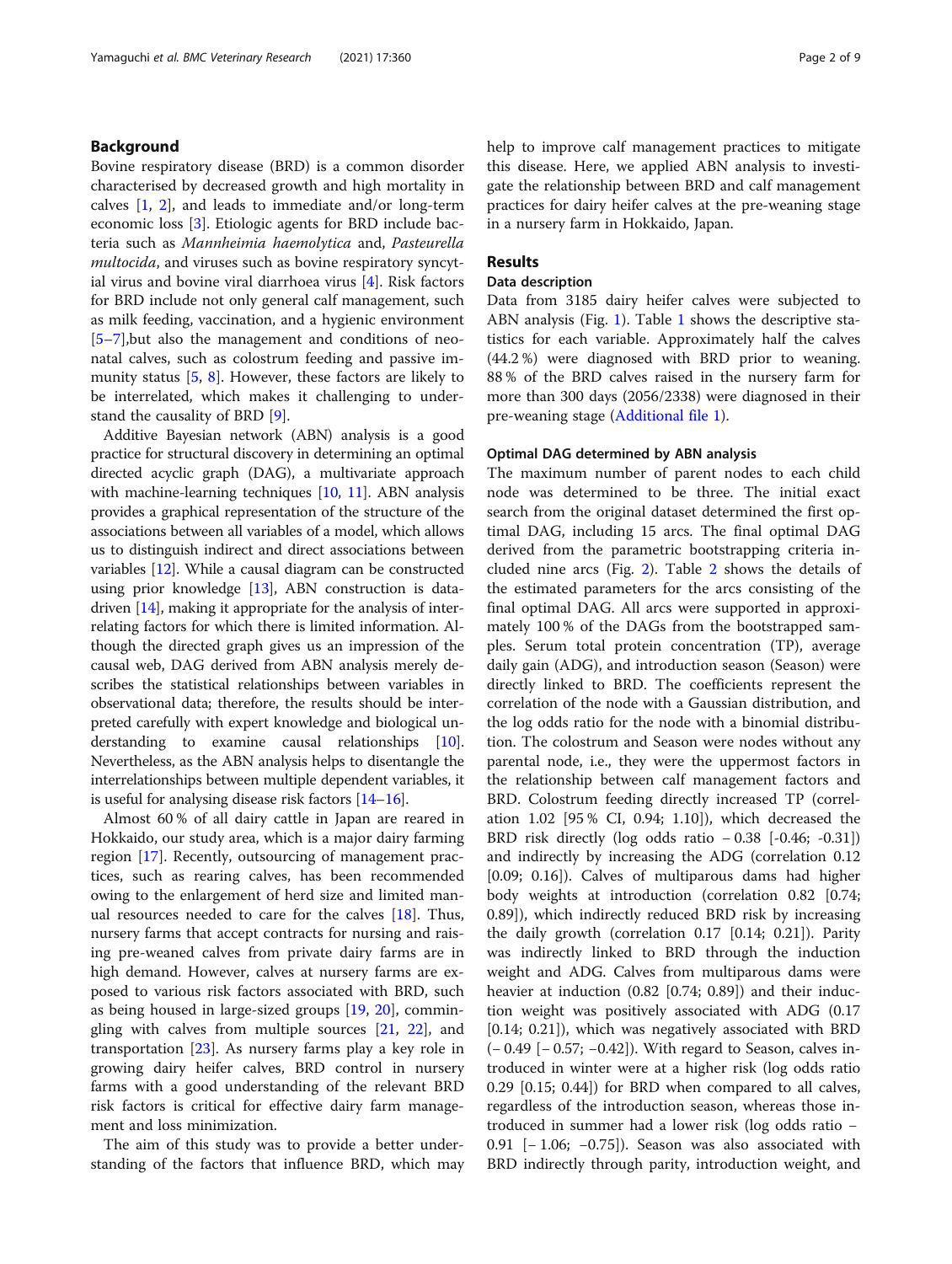<span id="page-2-0"></span>

ADG. The direct links from Season, TP, and ADG to BRD were the most strongly associated (Link strength  $[LS] = 11.1 - 14.3$ %) than the other links in the DAG  $(LS = 1.0 - 7.7 %).$ 

When comparing the results of ABN analysis with those of the GLM ([Additional file 2\)](#page-7-0), colostrum, TP, introduction weight, ADG, and introduction in summer were found to be significantly negatively associated with BRD ( $P < 0.05$ ). Meanwhile, introduction in winter significantly increased BRD incidence. All these relationships were in agreement with the results of ABN analysis when the indirect effect route identified in the ABN was ignored.

#### **Discussion**

The risk factors for BRD are complexly inter-related, making it difficult to fully understand the BRD causality [[9\]](#page-7-0). The ABN analysis applied in this study enabled us to understand the complex inter-relationships between BRD incidence and the risk factors associated with calf management practices in the nursery farm. That is, by

estimating the optimal DAG, the ABN demonstrated the interactions among factors, revealed the important upstream and intermediate factors and made suggestions as to the major factors affecting BRD. The ABN revealed indirect effect routes which were undistinguishable in the GLM results, thus providing a more detailed understanding of the structures between the risk factors and diseases [\[12\]](#page-7-0).

BRD appeared to occur frequently (44.2 %) when compared to the previous reports on BRD in pre-weaned dairy calves  $(4.5-21.6\%)$   $[8, 24, 25]$  $[8, 24, 25]$  $[8, 24, 25]$  $[8, 24, 25]$  $[8, 24, 25]$  $[8, 24, 25]$ . Although it is difficult to compare the BRD incidence rates among these studies as the nursery farm targeted in this study gathered calves from multiple sources and they were housed in large-sized groups [\[19](#page-8-0)–[21\]](#page-8-0), which may have caused the high BRD incidence rate identified in this study. The implementation of our results in management practices of calves would help to reduce BRD risk and in earlier detection of BRD calves in nursery farms.

Colostrum feeding increased neonatal TP, which decreased BRD risk directly and indirectly by increasing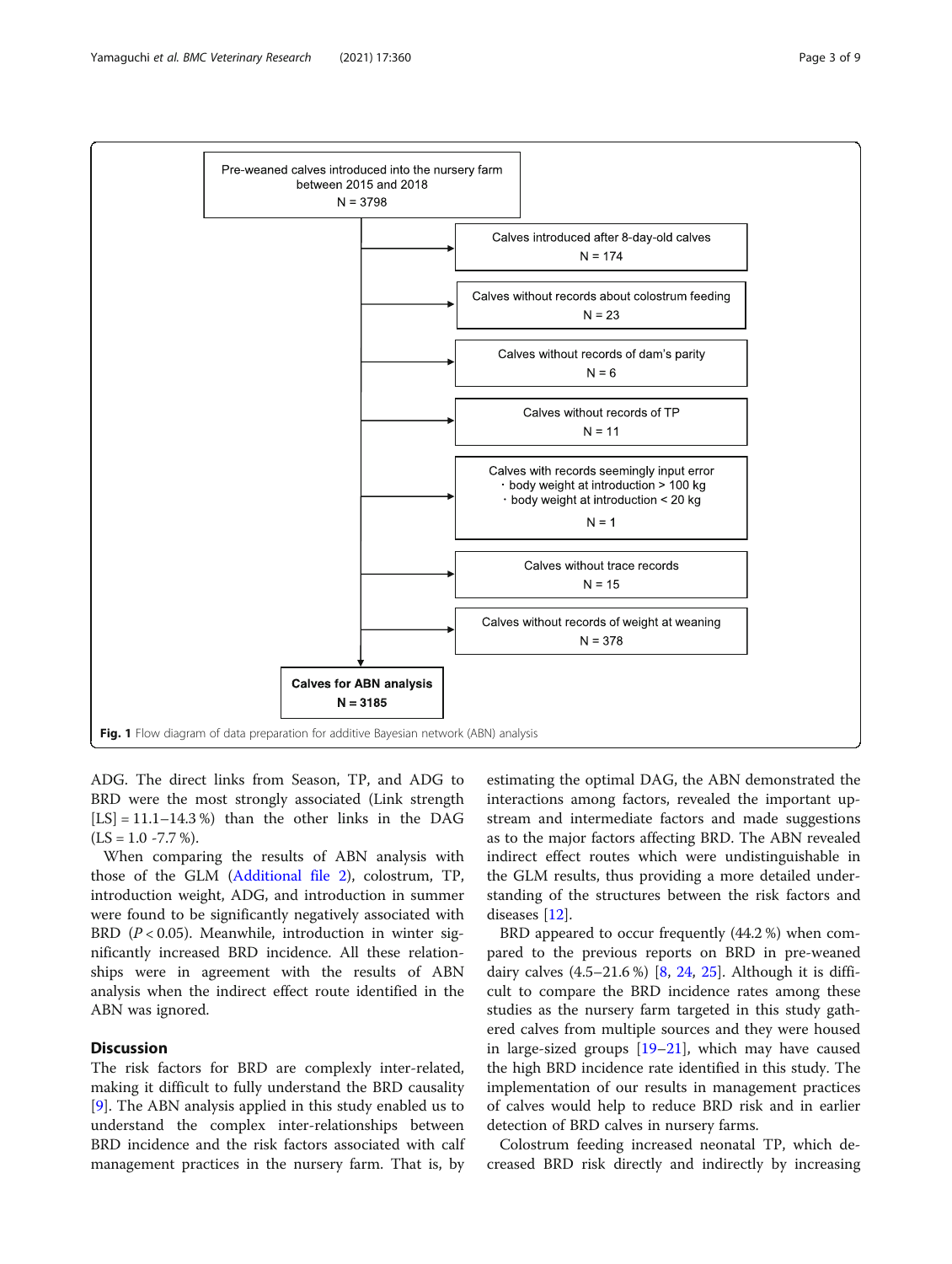<span id="page-3-0"></span>Table 1 Variables included in additive Bayesian network analysis of the bovine respiratory disease-calf-management practices relationship.

| Variable            | Variable description                                                                                                                                   | <b>Definition</b>                                                                                                            | Summary statistics <sup>a</sup><br>$(N = 3185)$                                         |
|---------------------|--------------------------------------------------------------------------------------------------------------------------------------------------------|------------------------------------------------------------------------------------------------------------------------------|-----------------------------------------------------------------------------------------|
| Colostrum           | Whether colostrum, including colostrum stored<br>at freezer, was fed calf at the first suckling after<br>birth at the original dairy farm <sup>b</sup> | Binomial<br>(1: Yes, 0: No)                                                                                                  | 2556 (80.3%)                                                                            |
| Parity              | Dam parity of calf                                                                                                                                     | Binomial<br>(1:Multiparous, 0: Primiparous)                                                                                  | 2292 (72.0%) <sup>d</sup>                                                               |
| TP                  | Concentration of total protein in serum taken<br>at introduction (g/dl)                                                                                | Continuous                                                                                                                   | $6.00$ (SD= 0.73)                                                                       |
| Introduction weight | Body weight at introduction (kg)                                                                                                                       | Continuous                                                                                                                   | 42.69 (SD= $5.32$ )                                                                     |
| Season              | Introduction seasons divided into four terms                                                                                                           | Multinomial<br>(Autumn: September - November,<br>Winter: December - February, Spring:<br>March - May, Summer: June - August) | Autumn: 792 (24.9%), Winter:<br>809 (25.4%), Spring: 776 (24.4%),<br>Summer: 808(25.4%) |
| <b>BRD</b>          | Whether the calf contracted BRD until weaning<br>after introduction <sup>c</sup>                                                                       | Binomial<br>(1: Yes, 0: No)                                                                                                  | 1409 (44.2%) <sup>e</sup>                                                               |
| <b>ADG</b>          | ADG of body weight from introduction to the<br>nursery farm to weaning (kg/day)                                                                        | Continuous                                                                                                                   | $0.94$ (SD= $0.24$ )                                                                    |

TP total protein, BRD bovine respiratory disease, ADG average daily gain<br><sup>a</sup> Percentage of records selecting each value for binomial and multinomial variables and the mean with standard deviation for continuous variables

b All of calves without colostrum feeding were fed replacer instead of colostrum

<sup>c</sup> BRD records suspected to be prophylactic treatment were ignored

<sup>d</sup> Number of calves born from multiparous dam

<sup>e</sup> Number of calves contracted BRD until waning after introduction

ADG (Fig. [2](#page-4-0)). Colostrum, an important source of maternal antibodies for calves, is essential for improving the status of passive immunity in neonatal calves [\[26\]](#page-8-0). Thus, colostrum-fed calves would have acquired passive immunity, as indicated by the high concentration of neonatal TP, a good indicator of passive immune status [[26\]](#page-8-0), which probably contributed to the reduced risk of BRD. Acquisition of passive immunity might have also reduced losses from infectious diseases and consequent improvement of health conditions and daily growth, which would further enhance resistance to infectious diseases. Previous studies have already suggested that colostrum feeding and concentration of TP at 1–7 d of age were involved in reducing the incidence of BRD in calves [[8,](#page-7-0) [27,](#page-8-0) [28\]](#page-8-0); high levels of passive immunity induced by colostrum feeding likely protected calves from BRD. Our results showed that colostrum feeding possibly contributed to BRD protection not only by raising the passive immunity status, but also by improving the health condition of calves. This could provide a two-fold motivation for the farmers to feed calves colostrum, as it could decrease BRD incidence and improve the calf growth rate.

Calves from primiparous dams were at a higher risk for BRD, which was mediated by a decrease in body weight at introduction and ADG (Fig. [2\)](#page-4-0). As primiparous dams are still growing, their immature body condition affects the health condition of their calves; lower weight calves from primiparous dams were implied to be in poor health, with low growth rates, and ultimately at a higher BRD risk. The relationship between dam parity and birth weight, and that between birth weight and the subsequent growth presented in this study have also been pointed out in previous studies [\[2](#page-7-0), [29](#page-8-0)–[32\]](#page-8-0). Although dam parity was reported to be associated with BRD risk [\[33\]](#page-8-0), the present study showed that the relationship was possibly mediated by birth weight and subsequent growth. Meanwhile, Svensson and Liberg (2006) demonstrated that dam parity was not associated with the BRD incidence rate in calves [\[20](#page-8-0)]. Birth weight is reported to be affected by other factors, including dam management during the dry period and genetic predisposition [[29](#page-8-0), [31,](#page-8-0) [34](#page-8-0)]. The influence of other factors on birth weight may have masked the effect of dam parity on BRD risk. In fact, univariate analysis in this study also failed to demonstrate a significant association between the incidence rate of BRD and dam parity ([Additional file 3](#page-7-0)).

The introduction season was associated with BRD incidence both directly and indirectly via dam parity and introduction weight (Fig. [2](#page-4-0)). Season was directly and strongly linked to BRD  $(LS = 11.1 \%)$ , and the risk in winter was higher, whereas that in summer was lower (Table [3\)](#page-6-0). Many studies have demonstrated that BRD risk for calves is not constant throughout the year, and the high-risk season varies between studies. Windeyer et al. (2014) reported that the BRD risk for pre-weaned dairy calves in Ontario, Canada [\[8\]](#page-7-0) and Minnesota, USA — colder regions located in the subarctic zone, similar to the region in our study — was higher in winter similar to that in the present study. Investigations in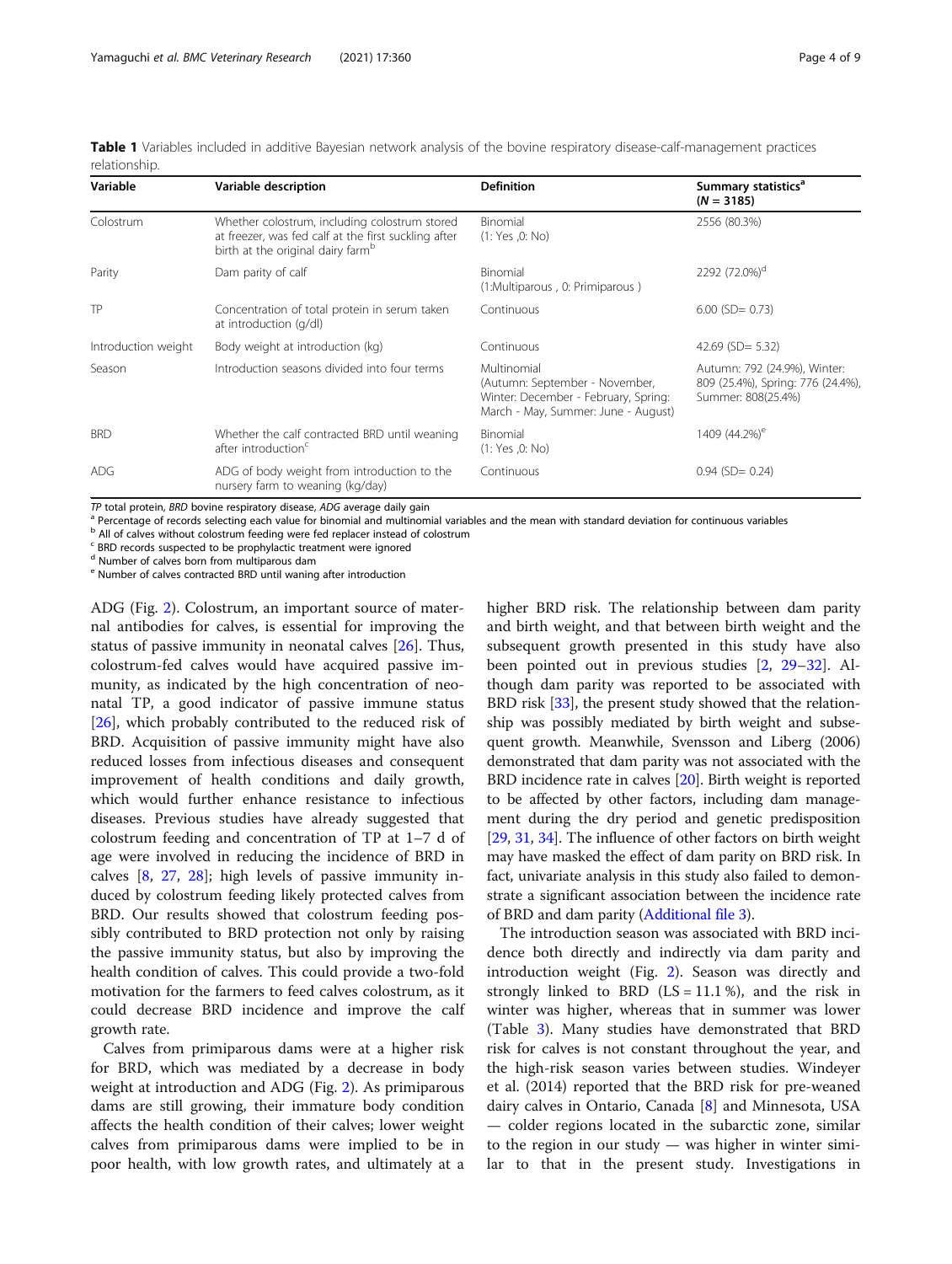<span id="page-4-0"></span>

Miyazaki, southern Japan and California, USA warmer regions located in temperate zones — indicated that BRD risk was higher in autumn [\[7](#page-7-0), [35\]](#page-8-0). Such discordance might be explained by the differences in the climate in these study areas. In Ontario, Minnesota, and Tokachi, harsh winters, cold stress, and poor ventilation within the calf barns could be significant risk factors for the incidence of BRD [[34\]](#page-8-0). In contrast, temperate weather in summer prompted open calf barns, which provided good ventilation with less cold stress and decreased the risk of BRD.

Our research data were sourced from calves introduced from 17 farms, which might cause over-dispersion by clustering of calves from the same original farms. However, in two patterns of univariate models, the generalised linear model (GLM) and the generalised linear mixed model (GLMM) in which the calves' original farm was considered a random effect, that explained the presence of BRD incidence using other variables, the effect direction (positive or negative) and significance of coefficient did not change between these models for any independent variables ([Additional file 3\)](#page-7-0). Therefore,

clustering according to the calf's original farm did not seemingly cause a serious over-dispersion in the final optimal ABN model. As suggested by Kratzer et al. (2019), a simpler and parsimonious model ignoring clustering is preferable if the impact of random effects is not an important factor for the ABN model  $[11]$  $[11]$ . Thus, we believe that the final model without considering the random effect of the calf's original farm could disentangle the relationships of the variables affecting risk of BRD infection in pre-weaned calves.

Besides the risk factors demonstrated in this study, various other risk factors for BRD have been reported in calves [\[5](#page-7-0), [23\]](#page-8-0); for example, previous studies have indicated that the quality and quantity of colostrum should be considered [[6,](#page-7-0) [36](#page-8-0)]. Physical conditions such as dehydration and diarrheal state, and the time of transportation have also been suggested as possibly being associated with BRD, and thus it might be useful to evaluate these factors for BRD risk in calves at their introduction into a nursery farm [[9,](#page-7-0) [27,](#page-8-0) [37\]](#page-8-0). An assessment of the association with these factors and BRD would help to further improve our understanding of BRD causality.

#### Conclusions

In this study, we performed ABN analysis to investigate the factors associated directly and indirectly with BRD in pre-weaned dairy heifer calves reared at a nursery farm. Although our study was confined to one nursery farm and did not allow us to evaluate the relationship between calf management practices carried out at nursery farms and BRD incidence rate in introduced calves, the association of BRD with calf management at calves' original farm and their conditions at introduction into the farm was revealed. Based on the results of this study, we recommend the following management practices in calf's original dairy farms and nursery farms to reduce BRD risk for calves at nursery farms: (1) neonatal calves should be fed colostrum properly in their original dairy farms as colostrum feeding improves health conditions and decreases BRD risk for calves; (2) high-risk calves, which are those that are not fed colostrum after their birth, born from primiparous dams, with low body weights at introduction into nursery farms, introduced in winter, should be given additional care, such as feeding warm milk and rearing in hutches placed in a location with minimized cold stress to reduce BRD-risk [\[28](#page-8-0)]. It is also recommended that high-risk calves are closely observed for the early detection and treatment of BRD at nursery farms to minimise losses due to this disease. These management strategies may help to decrease BRD incidence at both nursery and original farms, and assure subsequent healthy growth leading to an increase in productivity.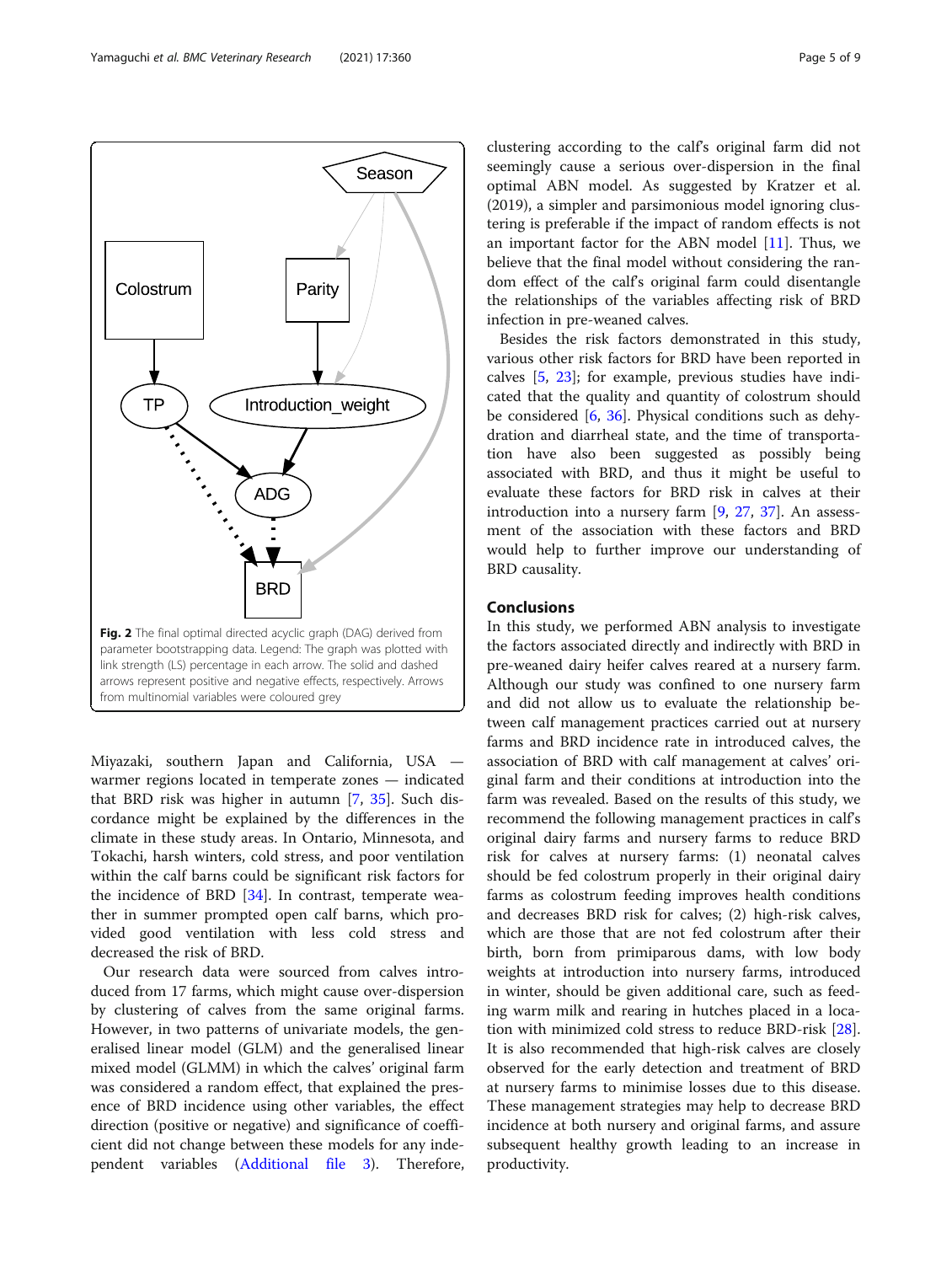<span id="page-5-0"></span>

| Table 2 Estimated parameters of pre-weaned calf management practices for the final optimal directed acyclic graph (DAG) |  |  |  |
|-------------------------------------------------------------------------------------------------------------------------|--|--|--|
|                                                                                                                         |  |  |  |

| Child               | Interpretation | Parent              | Coefficient <sup>a</sup><br>[95% confidence interval] | Support <sup>b</sup><br>(%) | Link strength<br>(%)     |
|---------------------|----------------|---------------------|-------------------------------------------------------|-----------------------------|--------------------------|
| Parity              | Log odds ratio | Season: Autumn      | 0.93 [0.78; 1.09]                                     | 100                         | 2.0                      |
| Parity              | Log odds ratio | Season: Winter      | 1.19 [1.03; 1.35]                                     |                             |                          |
| Parity              | Log odds ratio | Season: Spring      | 0.42 [0.28; 0.57]                                     |                             |                          |
| Parity              | Log odds ratio | Season: Summer      | 1.30 [1.13; 1.47]                                     |                             |                          |
| TP                  | Correlation    | Colostrum           | 1.02 [0.94; 1.10]                                     | 100                         | 4.3                      |
| Introduction weight | Correlation    | Season: Autumn      | $-0.7$ [ $-0.78$ ; $-0.61$ ]                          | 99.9                        | 1.0                      |
| Introduction weight | Correlation    | Season: Winter      | $-0.5$ [ $-0.58$ ; $-0.41$ ]                          | $\overline{a}$              | $\overline{\phantom{a}}$ |
| Introduction weight | Correlation    | Season: Spring      | $-0.49$ [ $-0.57$ ; $-0.41$ ]                         | $\overline{\phantom{a}}$    | $\overline{\phantom{a}}$ |
| Introduction weight | Correlation    | Season: Summer      | $-0.66$ $[-0.74; -0.57]$                              | $\overline{\phantom{0}}$    |                          |
| Introduction weight | Correlation    | Parity              | $0.82$ [0.74; 0.89]                                   | 100                         | 4.6                      |
| <b>BRD</b>          | Log odds ratio | Season: Autumn      | $-0.21$ [ $-0.35$ ; $-0.06$ ]                         | 100                         | 11.1                     |
| <b>BRD</b>          | Log odds ratio | Season: Winter      | $0.29$ [0.15; 0.44]                                   |                             |                          |
| <b>BRD</b>          | Log odds ratio | Season: Spring      | $-0.23$ [ $-0.38$ ; $-0.08$ ]                         |                             |                          |
| <b>BRD</b>          | Log odds ratio | Season: Summer      | $-0.91$ $[-1.06; -0.75]$                              |                             |                          |
| <b>BRD</b>          | Log odds ratio | TP                  | $-0.38$ $[-0.46; -0.31]$                              | 100                         | 13.4                     |
| <b>BRD</b>          | Log odds ratio | ADG                 | $-0.49$ [ $-0.57$ ; $-0.42$ ]                         | 100                         | 14.3                     |
| ADG                 | Correlation    | TP                  | $0.12$ [0.09; 0.16]                                   | 100                         | 6.9                      |
| ADG                 | Correlation    | Introduction weight | $0.17$ [0.14; 0.21]                                   | 100                         | 7.7                      |

BRD bovine respiratory disease<br><sup>a</sup> Continuous variables, including TP (total protein), introduction weight, and ADG (average daily gain) were standardised to a mean of zero with equal variances<br><sup>b</sup> Percentage of supported

#### Methods

#### Data collection

The study was conducted in Tokachi district, eastern Hokkaido, Japan (42–43 °N, 142–144 °E), which is one of the major dairy-farming regions in Japan and is characterised by cold weather in winter, with an average temperatures of − 6.9 ºC in January, as measured from 2011 to 2020 in Obihiro, central Tokachi [\[38](#page-8-0)].

We collected individual information and clinical data for 3796 pre-weaned dairy heifer Holstein Friesian calves and 2 calves of unknown breed, introduced into a nursery farm in rural Tokachi district between January 2015 and December 2018. The farm receives neonatal dairy heifer calves from 18 dairy farms in the same town (two dairy farms started to send calves to the nursery farm in 2016). As the data from one of the dairy farms that sent calves to the nursery farm only in 2015 were not available, these heifers were not included in this study, and thus only heifers from 17 farms were assessed.

Dairy heifer calves were introduced to the nursery farm twice a week, amounting to 850 calves per year on average. The calves were introduced when they were approximately 4 d old  $(0-5$  d, mean = 4.8 d, median = 4 d) and raised until 10–12 months of age. On arrival at the nursery farm, the calves were weighed, and blood samples were taken to measure the TP concentration. Calves with severe diarrhoea or purulent umbilicus were

refused entry. In addition, calf faeces were cultured and tested for Salmonella enterica by a private laboratory (Daiichi Kishimoto Clinical Laboratory, Inc., Obihiro, Japan) and the calves were administered intranasal vaccine for protection against infectious bovine rhinotracheitis virus (IBRV) and parainfluenza 3 virus (PI3V) that cause respiratory diseases in calves. The calves were housed in  $0.6 \times 1.8$  m<sup>2</sup> calf hutches until the test results for S. enterica were available approximately one week after faeces sampling. During the study period, S. enterica was not detected in any of the calves. Hutches were separated by wood boards, which did not allow them to come into direct contact with other calves. Calves that proved to be negative for S. enterica were moved to the  $7.2 \times 7.2$  m<sup>2</sup> group pens containing a maximum of 25 calves. The pens were separated by wire nets; therefore, calves could contact other calves in the same and neighbouring pens. At 60 d of age, the calves were weaned and weighed. The pre-weaned calves were fed milk replacer individually using nipple bottles in hutches or using automatic milk feeders in group pens. The starter was fed using buckets in individual hutches or feed troughs in pens. The calves were fed dried hay in the pens.

We collected individual information about calf profiles and their conditions from the nursery farm. The profiles of calves included colostrum feeding, dam parity, and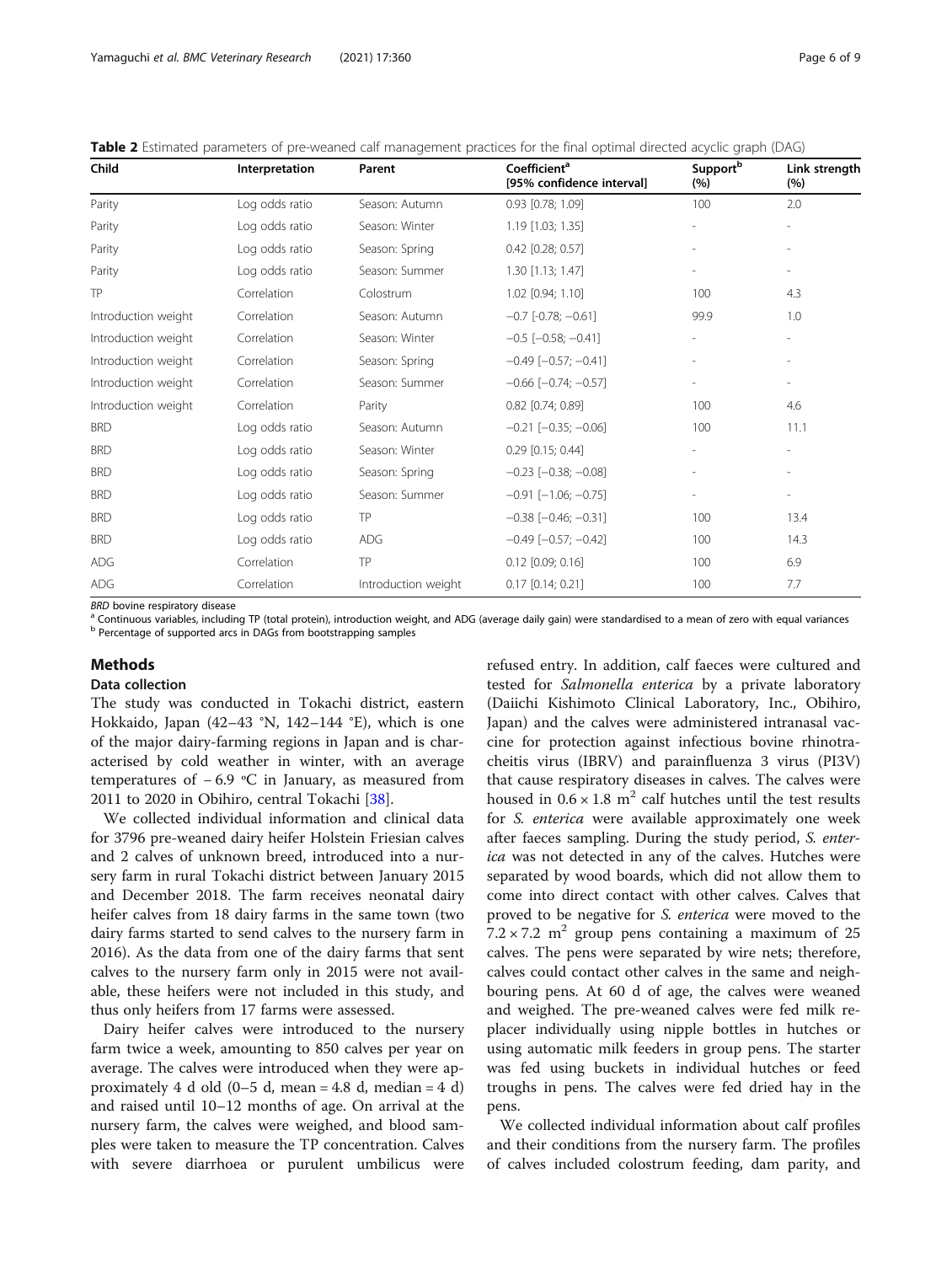<span id="page-6-0"></span>

| Table 3 Ban matrix to prevent unrealistic structures in searching for the optimal directed acyclic graph in pre-weaned calves |  |  |
|-------------------------------------------------------------------------------------------------------------------------------|--|--|
|                                                                                                                               |  |  |

|        |                     | Child     |                          |              |                          |                          |             |                          |  |
|--------|---------------------|-----------|--------------------------|--------------|--------------------------|--------------------------|-------------|--------------------------|--|
|        |                     | Colostrum | <b>Parity</b>            | TP           | Introduction weight      | <b>BRD</b>               | <b>ADG</b>  | Season                   |  |
| Parent | Colostrum           | $\sim$    | 0                        | $\mathbf{0}$ | $\mathbf 0$              | 0                        | $\mathbf 0$ |                          |  |
|        | Parity              |           | $\overline{\phantom{a}}$ | $\mathbf{0}$ | $\mathbf 0$              |                          | 0           |                          |  |
|        | ТP                  |           |                          | $\sim$       |                          |                          | 0           |                          |  |
|        | Introduction weight | 0         |                          | $\Omega$     | $\overline{\phantom{a}}$ |                          | 0           |                          |  |
|        | <b>BRD</b>          |           |                          |              |                          | $\overline{\phantom{a}}$ | 0           |                          |  |
|        | <b>ADG</b>          |           |                          |              |                          | 0                        | $\sim$      |                          |  |
|        | Season              |           | $\Omega$                 | $\Omega$     | $\Omega$                 |                          | $\Omega$    | $\overline{\phantom{a}}$ |  |

Rows and columns represent children and parents, respectively

One indicates that the arrow is banned and zero indicates that the arrow is allowed

TP total protein, BRD bovine respiratory disease, ADG average daily gain

introduction season, and calf conditions included neonatal TP, body weight at introduction, and average daily gain. Clinical records related to BRD were also provided by the NOSAI veterinary hospital (an organisation of the National Agricultural Insurance Association) via records of medical treatment administered in the nursery farm. All data were collected with permission from the owners of nursery farms and private dairy farms. Any information leading to the identification of the farm was not disclosed to ensure privacy protection for farmers.

The relationship between BRD incidence in pre-weaned calves and calf management practices was examined using ABN analyses. As calves were uniformly managed at the nursery farm, calf management practices at the nursery farm were excluded from this study. Instead, we focused on calf management practices conducted at their original farms, including colostrum feeding and calf conditions at introduction until weaning. We investigated the following six calf factors as possible risk factors for BRD as detailed in Table [1](#page-3-0): colostrum feeding (Colostrum), dam parity (Parity), neonatal TP (TP), body weight at introduction (Introduction weight), introduction season (Season) [\[8,](#page-7-0) [23](#page-8-0), [28](#page-8-0), [31](#page-8-0), [33](#page-8-0)]. Additionally, ADG and growth rate were analysed as indicators of health status after introduction and as a possible outcomes of BRD [\[39\]](#page-8-0).

BRD calves were defined as those that showed clinical signs of BRD and were recorded as having respiratory disorders in the medical treatment record of the NOSAI veterinarian. Records suspected of being prophylactic prescriptions were ignored. BRD incidence were calculated from the record of the pre-weaning stage, from introduction to 60 d of age. ADG was also calculated from the body weight record in the same period. TP was measured from the blood sampled at the date of entry using the biuret method with the BioMajesty JCA-BM8060 (Japan Electron Optics Laboratory, Tokyo, Japan) at the Daiichi Kishimoto Clinical Laboratory, Inc.

As ABN analysis requires complete data for all variables, records with incomplete variables and writing errors were removed according to the flow chart presented in Fig. [1.](#page-2-0) We also excluded records for calves introduced at ages older than 8 d (174 calves) to reduce the influence of variability in calf management at the calf's original farms, except for colostrum feeding.

#### Statistical analyses

All seven variables were used in the ABN analysis. Continuous variables, including TP, introduction weight, and ADG, were standardised to a mean of zero with equal variances [\[40\]](#page-8-0). The optimal DAG was identified using a score-based algorithm as follows: an exact search was applied to find the first optimal network with the maximum likelihood approach, i.e., the network with the best score of the Bayesian information criterion (BIC) [[11,](#page-7-0) [41\]](#page-8-0). When proposing the candidate networks in this process, arcs between nodes that are theoretically unrealistic were banned, as presented in Table 3. In addition, the maximum number of parent nodes per node should be limited for computational reasons. To determine the maximum number of parent nodes, an exact search was carried out for each limited number of parent nodes, from one to six, and the scores of optimal DAG were computed. By plotting the scores for each limit number of parent nodes, the number at the beginning of the plateau in the score was taken as the maximum number of parent nodes per node. The initial exact search determined the first optimal DAG using the determined number of parent limits per node.

To adjust overfitting, a parametric bootstrapping approach using the Markov Chain Monte Carlo (MCMC) simulations was applied  $[42]$  $[42]$  $[42]$ . We generated four MCMC chains with 25,000 iterations subjected to the score cache obtained from an initial exact search. The first 5000 iterations of each chain were discarded as burn-in and sampled at each 100th iteration to minimise autocorrelation in the MCMC. The final optimal DAG was determined by removing any arcs supported in < 50 % of the DAGs obtained from 800 bootstrap samples [\[43](#page-8-0)].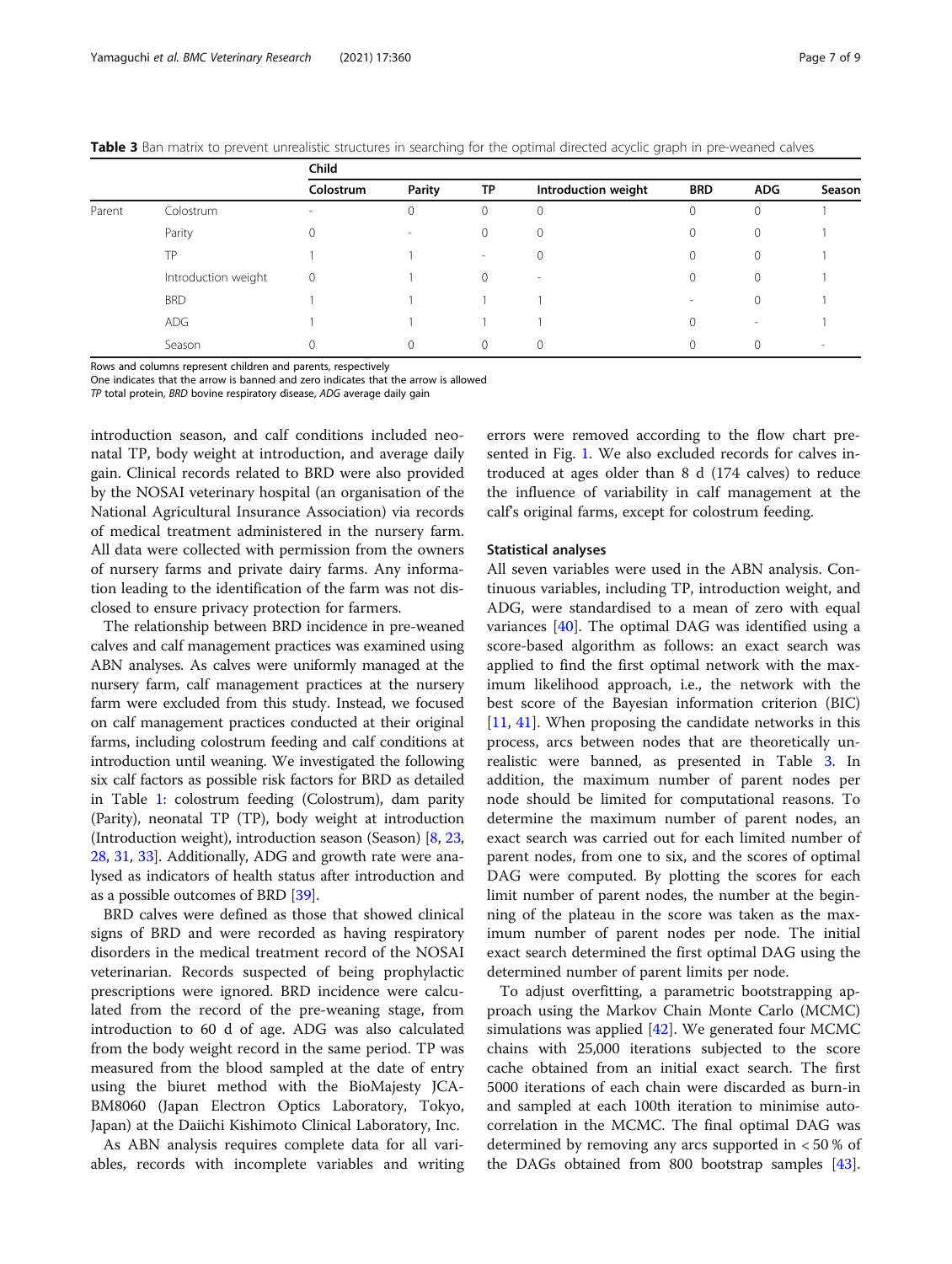<span id="page-7-0"></span>The coefficients and 95 % confidence intervals for each parameter in the final optimal DAG were estimated based on the original dataset using the maximum likelihood approach. The strength of each arc was quantified using LS% and reflected in the arc thickness in the DAG. LS represents how much the uncertainty of a child variable is reduced by obtaining the state of the parent variable when all other parent variables' states are known [[44](#page-8-0)].

All analyses were performed using the R software, version 4.0.2 [\[45](#page-8-0)]. Specifically, ABN analyses including LS calculation and MCMC simulations were implemented using the "abn" package  $[11]$  and "mcmcabn" package [[46\]](#page-8-0), respectively.

To compare the results of ABN with that of the traditional multivariable model (GLM), we also conducted a generalised linear model using the same dataset as for the ABN analysis. In the GLM, BRD was assigned as the dependent variable while the other six variables were assigned as independent variables without considering any mixed effect. The strategy for model selection was detailed in Additional file 2.

#### Abbreviations

ABN: Additive Bayesian network; ADG: Average daily gain; BIC: Bayesian information criterion; BRD: Bovine respiratory disease; CI: Confidence interval; DAG: Directed acyclic graph; GLM: Generalised linear model; GLMM: Generalised linear mixed model; IBRV: Infectious bovine rhinotracheitis virus; LS: Link strength; MCMC: Markov chain Monte Carlo; PI3V: Parainfluenza 3 virus; TP: Total protein

#### Supplementary Information

The online version contains supplementary material available at [https://doi.](https://doi.org/10.1186/s12917-021-03018-1) [org/10.1186/s12917-021-03018-1.](https://doi.org/10.1186/s12917-021-03018-1)

Additional file 1. Age-dependent number of bovine respiratory disease (BRD) incidence in calves younger than 300 d in the nursery farm. The age of the calves is divided every 10 days in each bin.

Additional file 2. Details of parameters for variables in multivariable generalised linear model (GLM) for bovine respiratory disease (BRD) in pre-weaned calves.

Additional file 3. Details of parameters for variables in univariate generalised linear model (GLM) and generalised linear mixed model (GLMM) for bovine respiratory disease (BRD) in pre-weaned calves. The original farm of each calf was regarded as a random effect in the GLMM.

#### Acknowledgements

We thank the nursery and dairy farms, and the Japan Agricultural Cooperative (JA) for providing calf data; the Tokachi Agricultural Insurance Association (Tokachi NOSAI) for providing clinical data; and the Hokkaido agricultural extension workers for providing valuable comments for this study.

#### Authors' contributions

EY and TY conceived and designed the study. EY collected and analysed the data. YH, YS, YM, and KS contributed to the interpretation of the results. EY drafted the manuscript. YH and TY revised the main manuscript text. All authors have read and approved the final manuscript.

#### Funding

The present study was supported by JSPS KAKENHI (Grant Number 18K14572). The funder did not play any role in the study design, analysis, and reporting of the study.

#### **Declarations**

#### Ethics approval and consent to participate

Ethical approval forthis study was waived by the Animal Ethical Committee of Animal ResearchCenter, Hokkaido Research Organization, because it did not include anyexperimental research on animals. All data were collected with permission fromthe owners of nursery farms and private dairy farms.

#### Consent for publication

Not applicable.

#### Competing interests

The authors declare that they have no conflict of interests.

#### Author details

<sup>1</sup> Epidemiology Unit, National Institute of Animal Health, National Agriculture and Food Research Organization, Ibaraki 305-0856 Tsukuba, Japan. <sup>2</sup>Animal Research Center, Agricultural Research Department, Hokkaido Research Organization, 081-0038 Shintoku, Hokkaido, Japan.

#### Received: 21 April 2021 Accepted: 2 September 2021 Published online: 23 November 2021

#### References

- Pardon B, De Bleecker K, Hostens M, Callens J, Dewulf J, Deprez P. Longitudinal study on morbidity and mortality in white veal calves in Belgium. BMC Vet Res. 2012;8:26.
- Stanton AL, Kelton DF, LeBlanc SJ, Wormuth J, Leslie KE. The effect of respiratory disease and a preventative antibiotic treatment on growth, survival, age at first calving, and milk production of dairy heifers. J Dairy Sci. 2012;95(9):4950–60 [https://doi.org/10.3168/jds.2011-5067.](https://doi.org/10.3168/jds.2011-5067)
- 3. Dubrovsky SA, Van Eenennaam AL, Aly SS, Karle BM, Rossitto PV, Overton MW, et al. Preweaning cost of bovine respiratory disease (BRD) and costbenefit of implementation of preventative measures in calves on California dairies: The BRD 10K study. J Dairy Sci. 2020;103(2):1583–97 [https://doi.org/1](https://doi.org/10.3168/jds.2018-15501) [0.3168/jds.2018-15501](https://doi.org/10.3168/jds.2018-15501).
- 4. Callan RJ, Garry FB. Biosecurity and bovine respiratory disease. Vet Clin North Am - Food Anim Pract. 2002;18(1):57–77 [https://doi.org/10.1016/s074](https://doi.org/10.1016/s0749-0720(02)00004-x) [9-0720\(02\)00004-x.](https://doi.org/10.1016/s0749-0720(02)00004-x)
- 5. Johnson KF, Burn CC, Wathes DC. Rates and risk factors for contagious disease and mortality in young dairy heifers. CAB Rev Perspect Agric Vet Sci Nutr Nat Resour. 2011;6(59):1–10.
- 6. Maier GU, Love WJ, Karle BM, Dubrovsky SA, Williams DR, Champagne JD, et al. Management factors associated with bovine respiratory disease in preweaned calves on California dairies: The BRD 100 study. J Dairy Sci. 2019; 102(8):7288–305 <https://doi.org/10.3168/jds.2018-14773>.
- 7. Maier GU, Love WJ, Karle BM, Dubrovsky SA, Williams DR, Champagne JD, et al. A novel risk assessment tool for bovine respiratory disease in preweaned dairy calves. J Dairy Sci. 2020;103(10):9301–17 [https://doi.org/10.3168/jds.201](https://doi.org/10.3168/jds.2019-17650) [9-17650](https://doi.org/10.3168/jds.2019-17650).
- 8. Windeyer MC, Leslie KE, Godden SM, Hodgins DC, Lissemore KD, LeBlanc SJ. Factors associated with morbidity, mortality, and growth of dairy heifer calves up to 3 months of age. Prev Vet Med. 2014;113(2):231–40 [https://doi.](https://doi.org/10.1016/j.prevetmed.2013.10.019) [org/10.1016/j.prevetmed.2013.10.019](https://doi.org/10.1016/j.prevetmed.2013.10.019).
- 9. Taylor JD, Fulton RW, Lehenbauer TW, Step DL, Confer AW. The epidemiology of bovine respiratory disease: what is the evidence for preventive measures? Can Vet J. 2010;51(12):1351–9.
- 10. Lewis FI, McCormick BJJ. Revealing the complexity of health determinants in resource-poor settings. Am J Epidemiol. 2012;176(11):1051–9.
- 11. Kratzer G, Lewis FI, Comin A, Pittavino M, Furrer R. Additive Bayesian Network Modelling with the R Package abn. 2019. [http://arxiv.org/abs/1911.](http://arxiv.org/abs/1911.09006) [09006.](http://arxiv.org/abs/1911.09006) Accessed 21 Apr 2021.
- 12. Lewis FI, Ward MP. Improving epidemiologic data analyses through multivariate regression modelling. Emerg Themes Epidemiol. 2013;10:4 [https://doi.org/10.1186/1742-7622-10-4.](https://doi.org/10.1186/1742-7622-10-4)